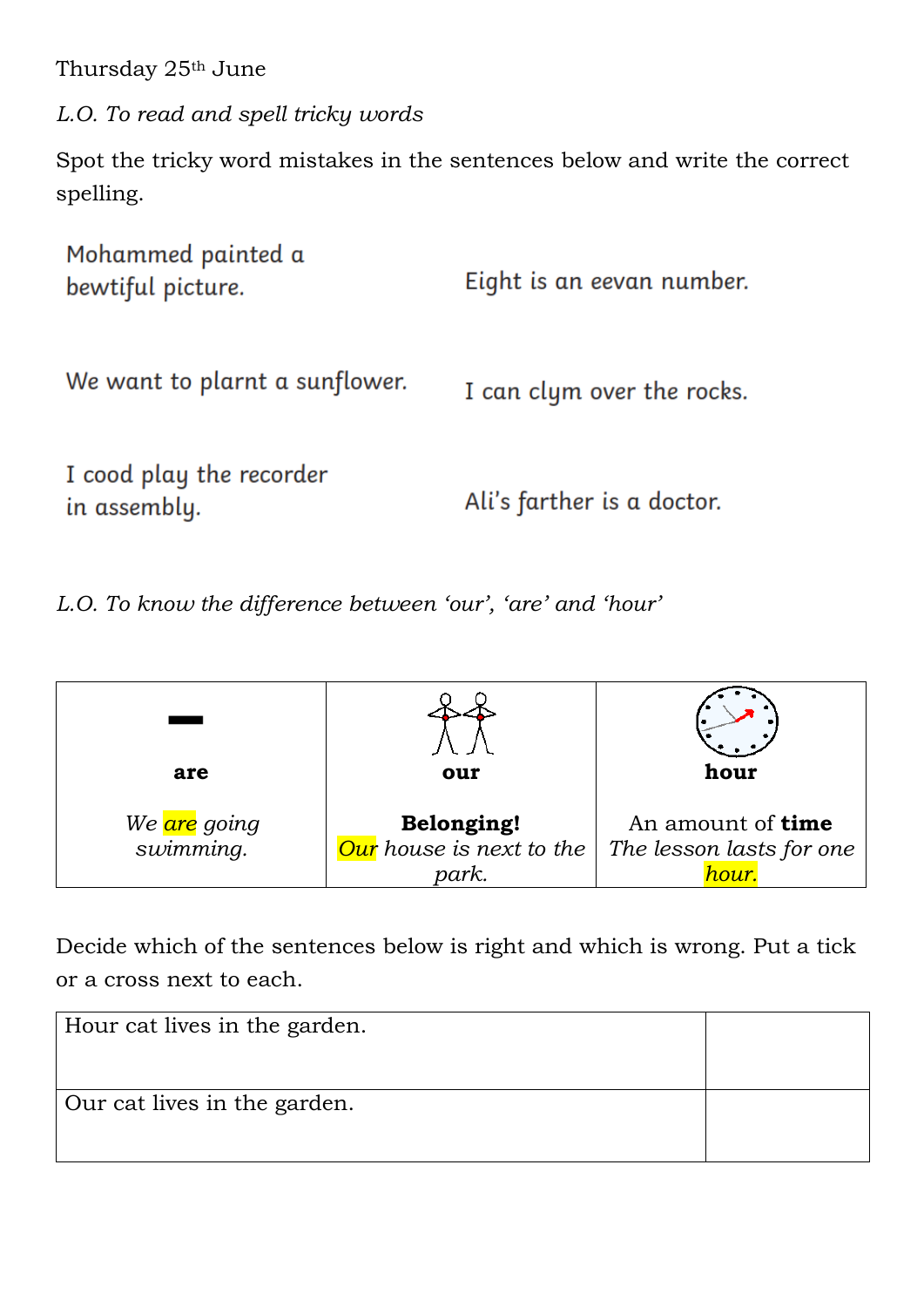| The children are getting on the coach. |  |
|----------------------------------------|--|
| The children our getting on the coach. |  |

| The journey will take one hour. |  |
|---------------------------------|--|
| The journey will take one our.  |  |

| Are house is by the river. |  |
|----------------------------|--|
| Our house is by the river. |  |

## *L.O. To use noun phrases in instructions*

Tomorrow, we'll be writing instructions about how to make a jam sandwich. Here are some of the nouns that you'll be using.

| knife | bread | butter | jam |
|-------|-------|--------|-----|
|       |       |        |     |
|       |       |        |     |
|       |       |        |     |
|       |       |        |     |
|       |       |        |     |
|       |       |        |     |
|       |       |        |     |
|       |       |        |     |

Sort the adjectives below into the noun they best describe:

## **creamy, sweet, blunt, strawberry, delicious, soft, silver, sticky, tasty, nutritious, unsalted, raspberry**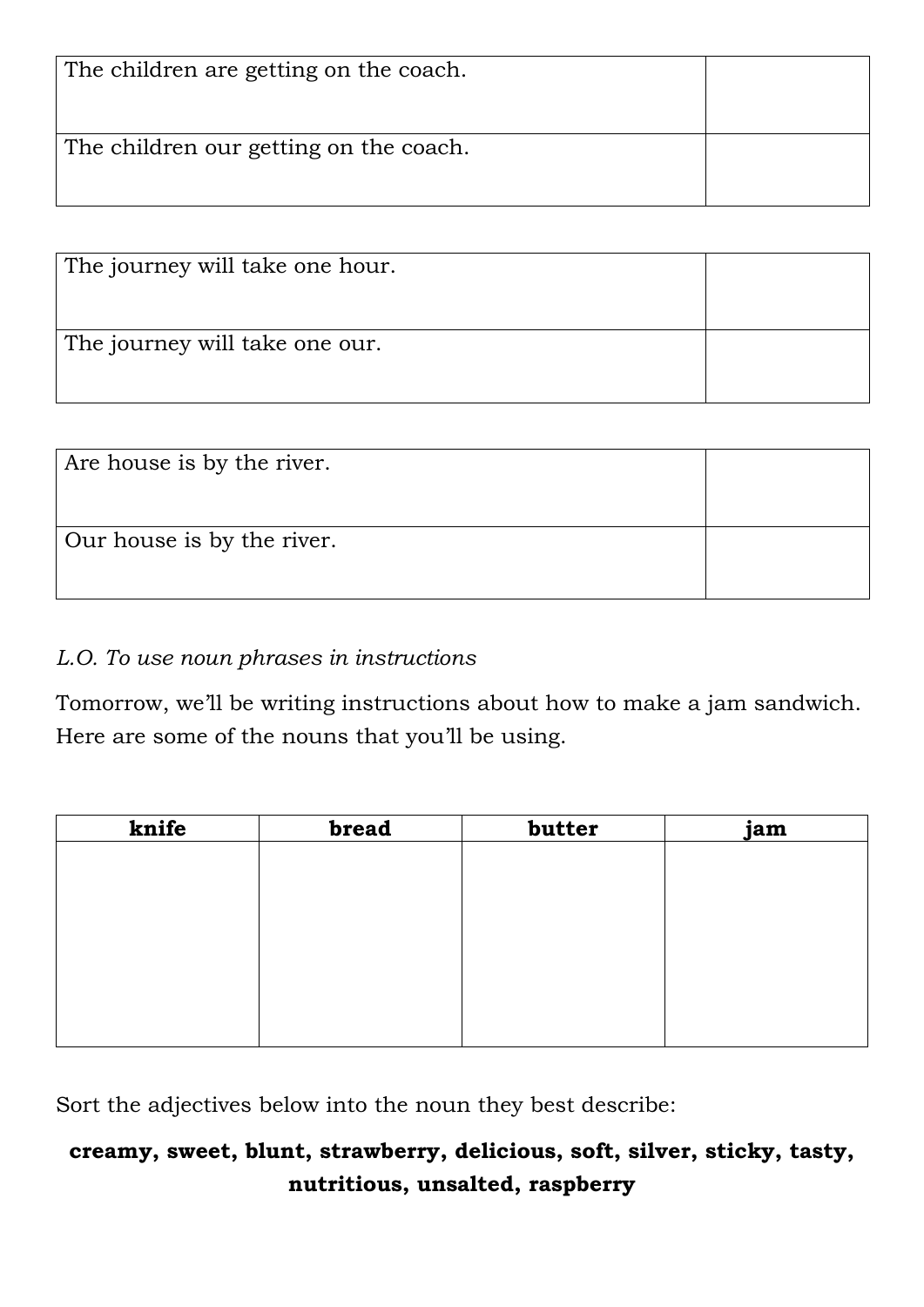Now use your table to add a noun phrase to describe the nouns highlighted.

- First, get two slices of **bread**.
- Next, use a knife to spread some butter on both slices.
- After, spread the  $\frac{7}{10}$  on top of the butter.

## L.O. To spell words ending in -el, -al, -il, -le

Complete the words with the correct ending.

|       | $-e1$ | -al | -il | $-Ie$ |
|-------|-------|-----|-----|-------|
| unusu |       |     |     |       |
| penc  |       |     |     |       |
| bicyc |       |     |     |       |
| anim  |       |     |     |       |
| tab   |       |     |     |       |
| pup   |       |     |     |       |
| capit |       |     |     |       |

*L.O. To use the apostrophe for omission: you're or your?*

Lots of people (including adults!!) get muddled on whether they need to use you're or your.

Remember:

**your = the belonging one, for example, "I really like your coat".**

**you're = you are, for example, "You're older than me."**